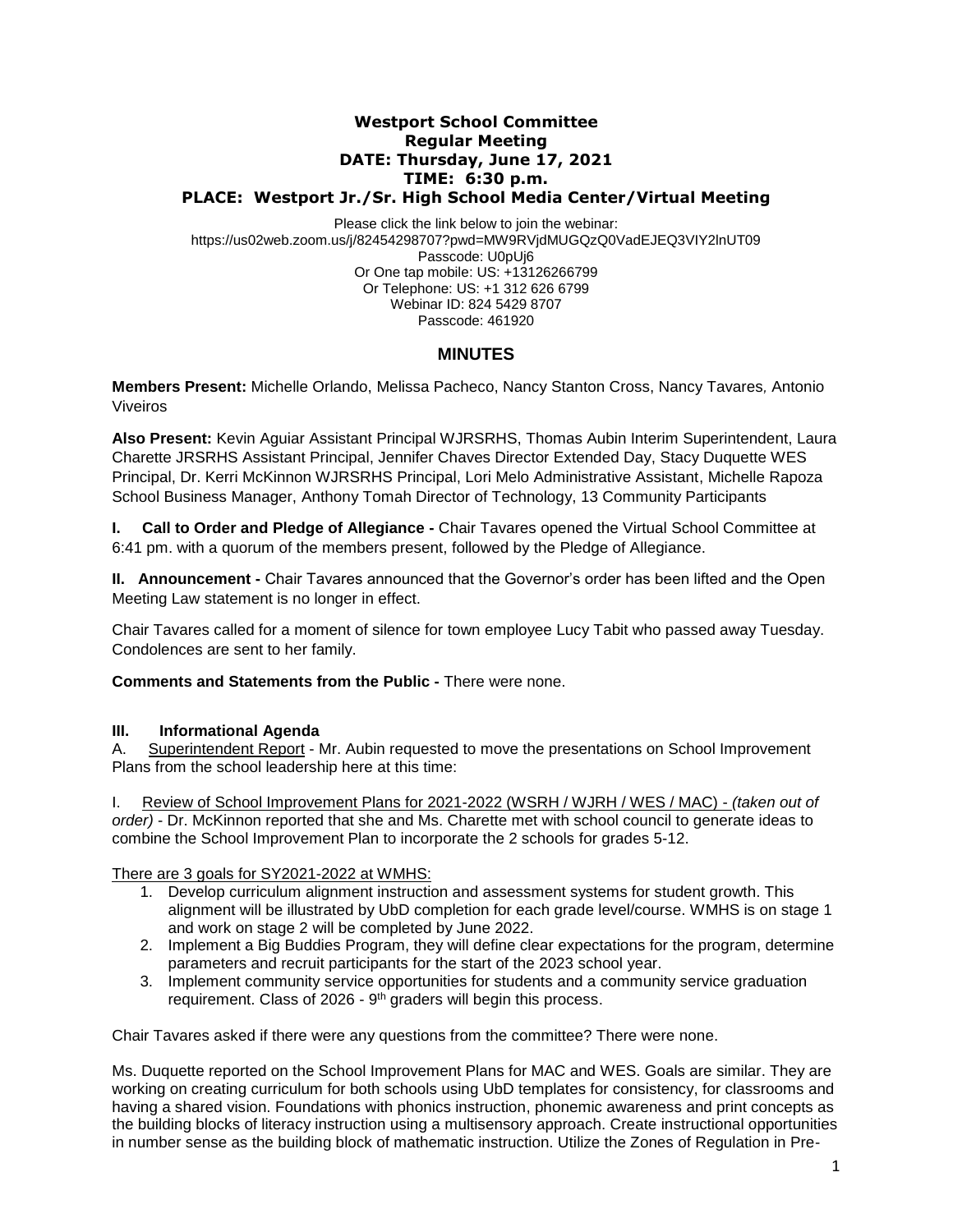School through grade K. They will be working on community building and fund-raising opportunities and getting into community involvement.

Superintendent Aubin mentioned these School Improvement Plans align with the district 3-year goals concerning alignment and social emotional goals in order to move the district forward.

Mr. Aubin reported having a meeting with Commissioner Riley. Masks are optional for Summer and there will be no masks for Fall. There will be accelerated academies with acceleration grants made available. Mr. Aubin mentioned Westport's summer program may meet the goals for acceleration.

Evidence of providing a high-quality curriculum will be the focus. UbD development will help. There will be testing regiments for the Fall and acceleration roadmaps for social and emotional learning. Professional Development to assist staff will also take place.

Juneteenth has been approved by the federal government as a holiday. For the SY21/22 it will be recognized on a Monday so there may be a need to adjust the calendar.

Mr. Aubin's end of year message reflects how appreciative he is to work in a wonderful district and is proud of the many accomplishments and work done in this district, as well as the support of the community.

B. WCS Bill Warrant: 6-4-21 \$266,718.23 & 6-18-21 \$269,445.09 - Chair Tavares acknowledged that Mr. Viveiros signed the bill warrant dated 6-4-21 in the amount of \$266,718.23 & 6-18-21 in the amount of \$269,445.09. The bill warrants were emailed to school committee members for review.

C. Acknowledgement of the WEF Grant of \$910 to Help Fund the Eyes on Owls Education Program at the WES - Chair Tavares announced the acknowledgement of a WEF Grant in the amount of \$910 to Help Fund the Eyes on Owls Education Program at the WES. Chair Tavares thanked the WEF for their generous donation.

D. Acknowledgement of the WJSHS PTO Grant of \$298 for the Intertidal Zone Study - Chair Tavares announced the acknowledgement of a WJSHS PTO Grant in the amount of \$298 for the Intertidal Zone Study. Chair Tavares thanked the WJSHS PTO for their generous donation to assist with this Biology field trip.

E. Discussion of FY22 Budget - Chair Tavares reported this item is under the Action Agenda.

F. Discussion of FY21 Transportation Unpaid Invoices - Chair Tavares asked to table this item and have further discussion when more information becomes available.

G. Discussion of FY22 Student Fees - Mr. Aubin reported that the school committee decided to waive all fees for SY 20/21. Ms. Rapoza presented a list entitled *Student Fees 2019-2020/2021-2022* and is looking for guidance on charging fees for the next school year. After discussion took place all members agreed to go with the fees listed under FY20. Waivers are available if needed. There were questions on golf, ice hockey fees, and Preschool and PreK tuition.

H. Superintendent's Evaluation - Chair Tavares explained the process of the Superintendent evaluation. Each member submits an evaluation, results are tabulated and made into an overall summary. Chair Tavares reported Mr. Aubin received proficient with a high impact on student learning and his leadership is exceptional. Chair Tavares read many further details on the many ways Mr. Aubin has exemplified a pathway to excellence for the district. Mr. Aubin thanked the committee.

I. Review of School Improvement Plans for 2021-2022 (WSRH / WJRH / WES / MAC) - Done above

J. Subcommittee Updates - Mr. Viveiros reported the School Building Committee continues to have weekly meetings and the project is on schedule. Granite curbing, spreading loam and planting grass is being done with just a few months left.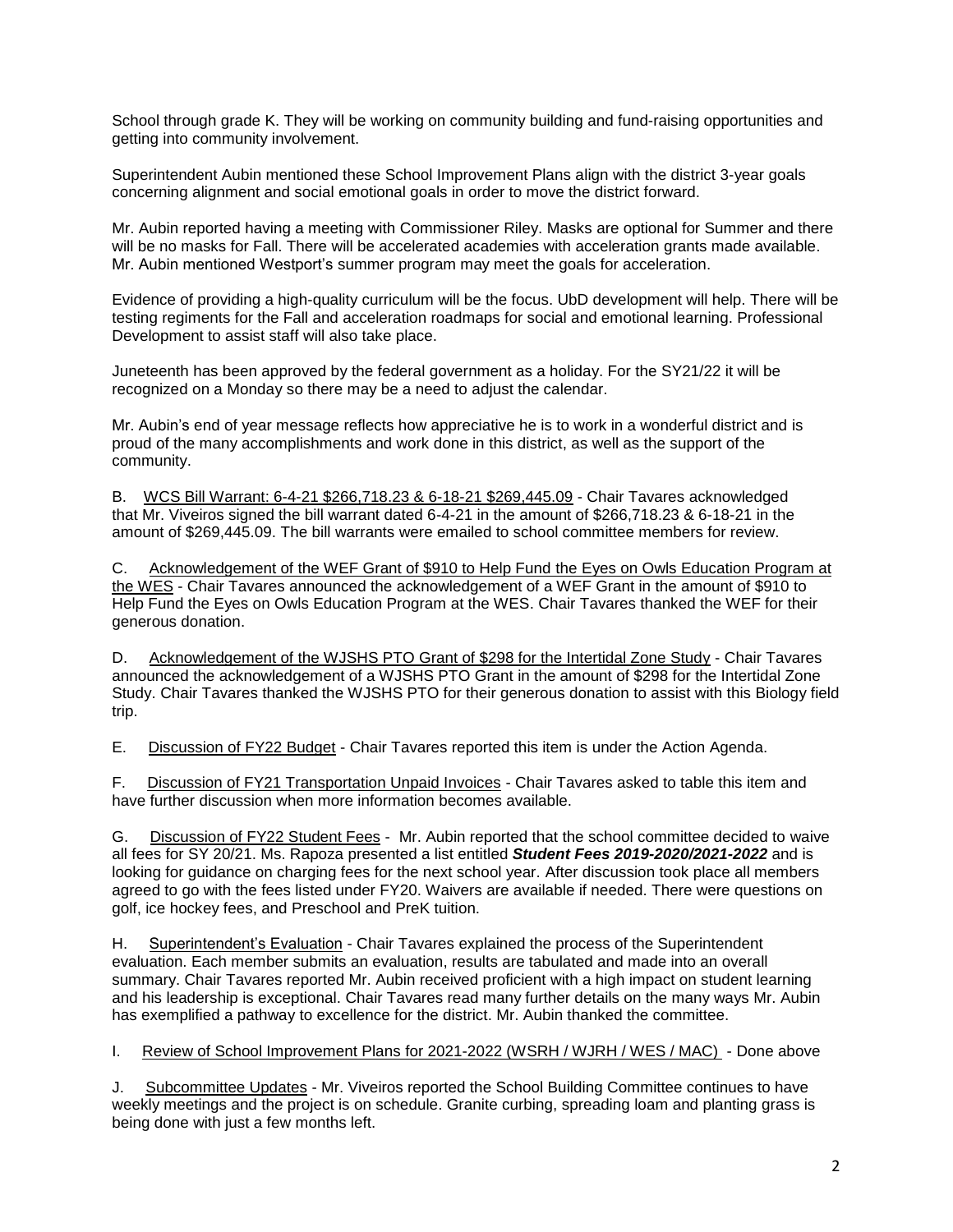Ms. Stanton Cross requested to have an alternative plan for grades 5-12 in case the new school is delayed. Mr. Aubin has met with building leadership and will have a contingency plan A, B, and C by middle of July. He is working with bargaining units and will ensure state approval as well.

## **VI. Action Agenda**

A. Review and Act on Minutes of Monday, May 17, 2021 Work Session and Thursday, May 20, 2021 -

 A motion was made to approve the Minutes of Monday, May 17, 2021 Work Session and Thursday, May 20, 2021.

Motion by Orlando, seconded by Viveiros, all were in favor, motion passed 5/0/0

B. Review and Act on WCS Policy EBCFA – Face Coverings - Chair Tavares called to table this item.

C. Review and Act on FY22 Student Fees - A motion was made by Ms. Stanton Cross to go with fees set under FY20. Ms. Rapoza recommended to go with all the fees under FY20 with exception of 3 items that include Preschool Tuition 2-day program, Preschool Tuition 3-day program and golf fees. Ms. Stanton Cross amended the motion to include the 3 exceptions as recommended by Ms. Rapoza. Motion by Stanton Cross, seconded by Pacheco 6/0/0 5/0/0 5/0/0

D. Review and Act on the Acceptance of the 2021-2022 School Lunch Bids/Quotes - Ms. Rapoza reported the lunch bids opened on Friday June 4. Ms. Rapoza made the following recommendations:

Milk and Dairy - White's Brothers All Star Dairy of Acushnet Pizza - Domino's of Fall River Groceries - Thurston Foods and ACE Endico Bread - Calise & Sons Bakery of Lincoln

Ms. Rapoza noted some changes in the lunch program next year. They are looking into using Google Forms to place orders, Professional Development for staff, working with a chef, looking at menus, adding paninis and different types of wraps.

 A motion was made to award food contracts to the vendors recommended by Ms. Rapoza. Motion by Stanton Cross, seconded by Viveiros, all were in favor, motion passed 5/0/0

E. Review and Act on FY22 Budget - Superintendent Aubin read the total budget number for FY22 based on the revised number to be \$19,935,683.

A motion was made to approve the budget number of \$19,935,683. Motion by Stanton Cross, seconded by Viveiros **6/0/0** 5/0/0

F. Review and Act on FY21 Transportation Agreement - This item was tabled due to pending negotiations.

G. Review and Act on FY22 Transportation Fees - This item was included in student fees above.

**V. Routine Matters -** Correspondence and Notices - Chair Tavares reported none.

### **VI. Topics the Chair could not Reasonably Anticipate Forty-eight (48) Hours in Advance of the Meeting -**

Ms. Stanton Cross mentioned school signs / digital signs. Mr. Viveiros said any sign will not be flashy or loud. The school will have the ability to turn it off and on at any time.

Discussion on the use of the old high school building and the maintenance of the fields and how this will work out with the Town is needed. This property has been turned over to the Town. A Virtual Work Session to discuss further details will be scheduled as well as a Virtual School Committee Meeting in July 2021 to close the books.

**VII. Adjourn -** A motion was made to adjourn. With members being present and voting individually and unanimously, the motion passes.

**Motion by Stanton Cross, seconded by Orlando 5/0/0**